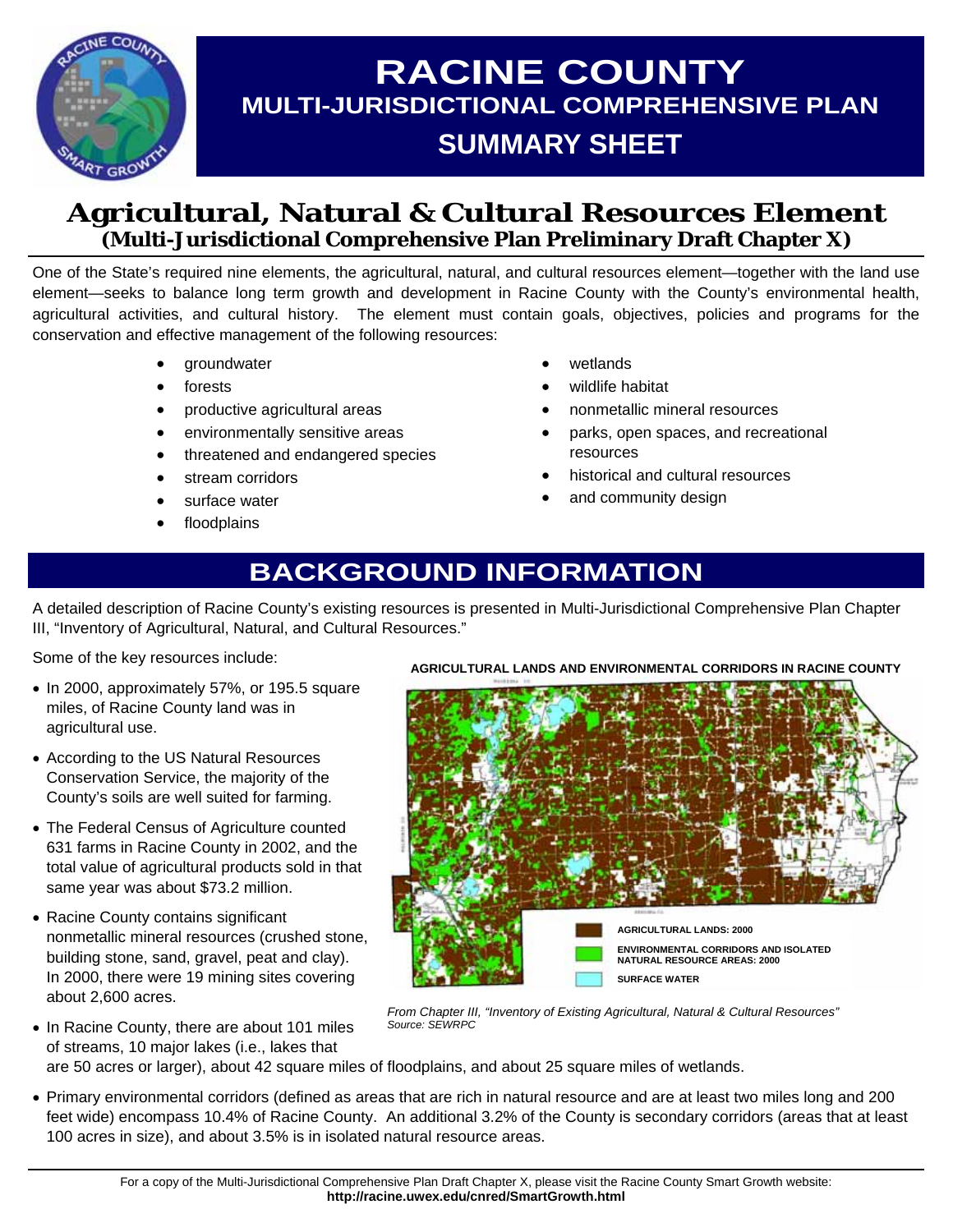Based on the countywide public opinion survey, and the strengths, weaknesses, opportunities and threats (SWOT) analyses conducted in 2007, some of the agricultural, natural, and cultural resources issues identified by the community included:

- Strive preserve rural and small town character.
- Recognize the importance of balancing urban and rural land uses.
- Strive to preserve open space land.
- Strive to slow the loss of productive farmland and natural resources.
- Seek to enable the continuation of farming as an important part of the County's economy.
- Encourage the implementation of financial tools and incentives to preserve agricultural and open space lands.
- Seek to balance the preservation of open space land with property rights.
- Strive to protect surface water and groundwater quality and quantity.
- Recognize and take into consideration the impacts of new developments on agricultural and open space lands and uses.
- Strive to preserve cultural resources and historic sites and districts.

## **AGRICULTURAL RESOURCES**

 The preservation of farmland, including prime agricultural land, remains a challenging issue in Racine County, as it strives to balance land use objectives with the economic realities faced by farmers. In addition to maintaining agricultural resources for future generations and the continued economic viability of working lands in Racine County, the preservation of farmland helps to prevent the creation of scattered, incomplete urban residential neighborhoods which are difficult to provide with basic public services and facilities. It also maintains the natural beauty and cultural heritage of the County.

 As mapped in Chapter III, "Inventory of Agricultural, Natural, and Cultural Resources," about 57% of the County, or 196 square miles, was in agricultural use in 2000—the largest nonurban land use in the County. By the year 2035, SEWRPC anticipates that agricultural lands will decrease by about 6%—that is, a loss of approximately 11 square miles.

 Some of the comprehensive plan's overall recommendations for agricultural lands include:

- Land that is designated as "prime agricultural land" by communities, and areas that contain the most productive soils, should remain in agricultural or rural residential uses. Of Racine County's 17 local units of government, only the Village of Mt. Pleasant and the Towns of Burlington and Waterford have identified lands as prime agricultural land.
- Farmland that is not identified as prime agricultural land should continue in agricultural uses, particularly in areas with the most productive soils.
- Nonprime farmland that is within planned sanitary sewer service areas is expected to convert to urban uses, as market demand dictates and opportunities arise for significant economic growth.
- Nonprime farmland that is outside the planned sewer service area should continue in agricultural uses, or may accommodate rural residential development.







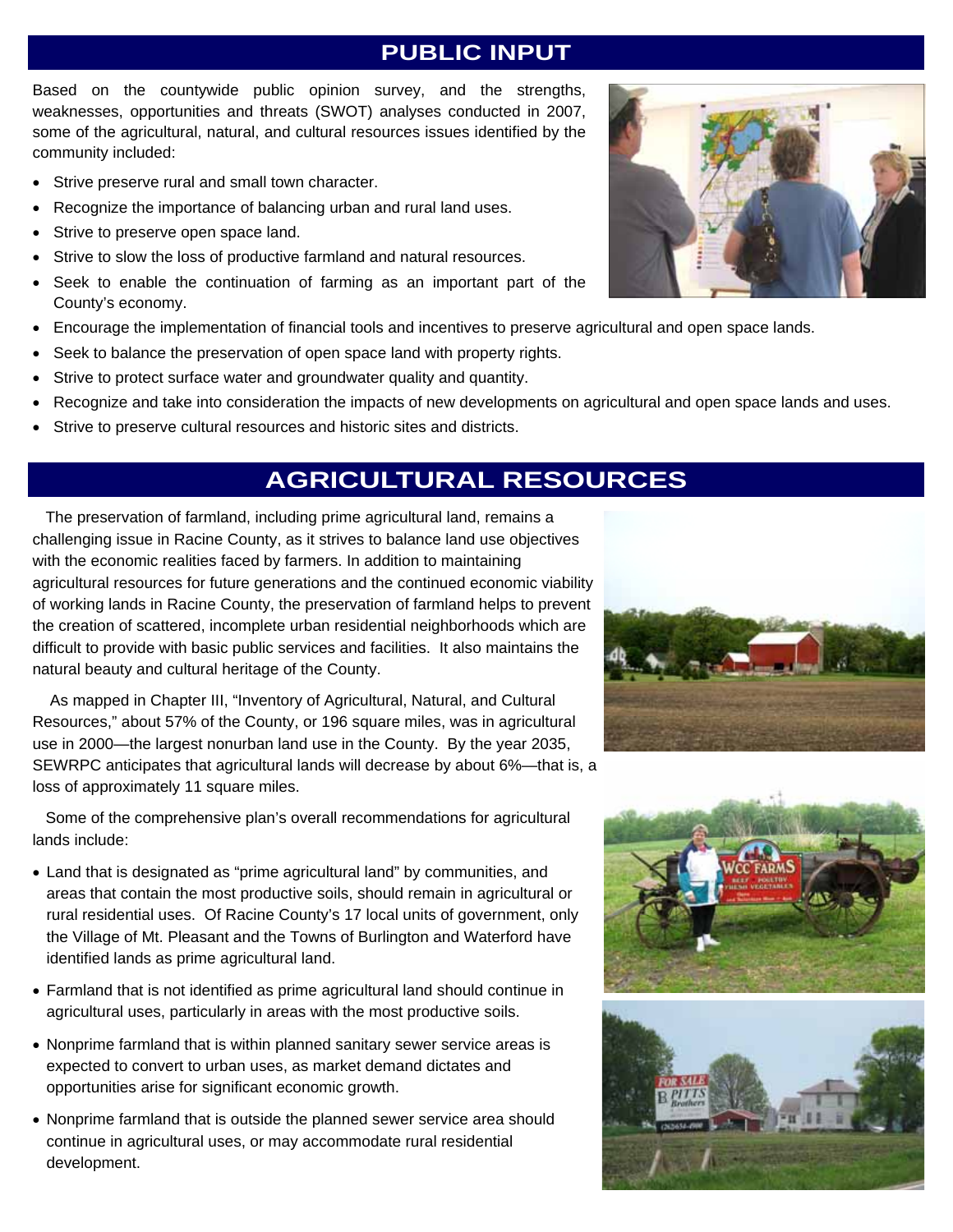The comprehensive plan recommends numerous policies and programs to help Racine County and its communities to preserve farmland and to enhance the agricultural economy, such as:

- study and develop a Purchase of Development Rights (PDR) or Transfer of Development Rights (TDR) program;
- encourage the use of conservation subdivision designs for new rural residential developments;
- continue to participate in the Wisconsin Farmland Preservation Program and other programs offered through the updated Working Lands Initiative, as appropriate;
- support economic initiatives to ensure farming remains viable in Racine County, including agri-tourism and direct marketing of farm products.

### **NATURAL RESOURCES**

A few of the issues addressed in the natural resources section of the comprehensive plan include:

#### *Environmental Corridors and Isolated Natural Resource Areas*

 Under Racine County's multi-jurisdictional comprehensive plan, primary environmental corridors would encompass about 36.9 square miles, or 11% percent of the planning area in 2035—a net increase of 1.4 square miles (4%) over the existing 2000 area. The plan also anticipates that secondary environmental corridors will encompass about 12 square miles, an 8% increase since 2000.

 The comprehensive plan recommends that primary environmental corridors remain in natural, open use in order to maintain the overall environmental quality of the County. Since these lands are often unsuitable for urban development (due to soil limitations, steep slopes, flood potential, etc.), preserving them as open space will also help to avoid the creation of new environmental and development problems.

 The plan also supports carefully planned efforts to restore farmland and other open space lands to more natural conditions, which will result in the re-establishment of wetlands, woodlands, prairies, and grasslands, and may expand the County's environmental corridor network.



#### *Park and Open Space Sites*

 Racine County and several of its local communities have developed long-range plans for parks and open space sites; overall, the comprehensive plan recommends building on these efforts. The County's park and open space plan was last updated in July 2001, and includes recommendations for County park facilities, as well as for the preservation of environmentally sensitive lands and adjacent open space lands.

#### *Groundwater Resources*

 Like surface water, groundwater is susceptible to depletion in quantity and deterioration in quality due to contamination and over-usage. Racine County's aquifers are recharged primarily through precipitation, and the protection of areas that provide high recharge potential is particularly important to the long-term preservation of groundwater. Responsible land use planning must take into consideration how urban development may change



*Source: Wisconsin Geological and Natural History Survey and SEWRPC* 

how recharge enters the groundwater system, and the extent to which and where it may impact the demand for water.

 This section also contains specific recommendations to address stormwater drainage and nonmetallic mineral mining, as well as numerous objectives, policies and programs to guide the County's efforts to protect and improve the quantity and quality of its natural resources.

#### **AREAS OF GROUNDWATER RECHARGE IN THE RACINE COUNTY PLANNING AREA**